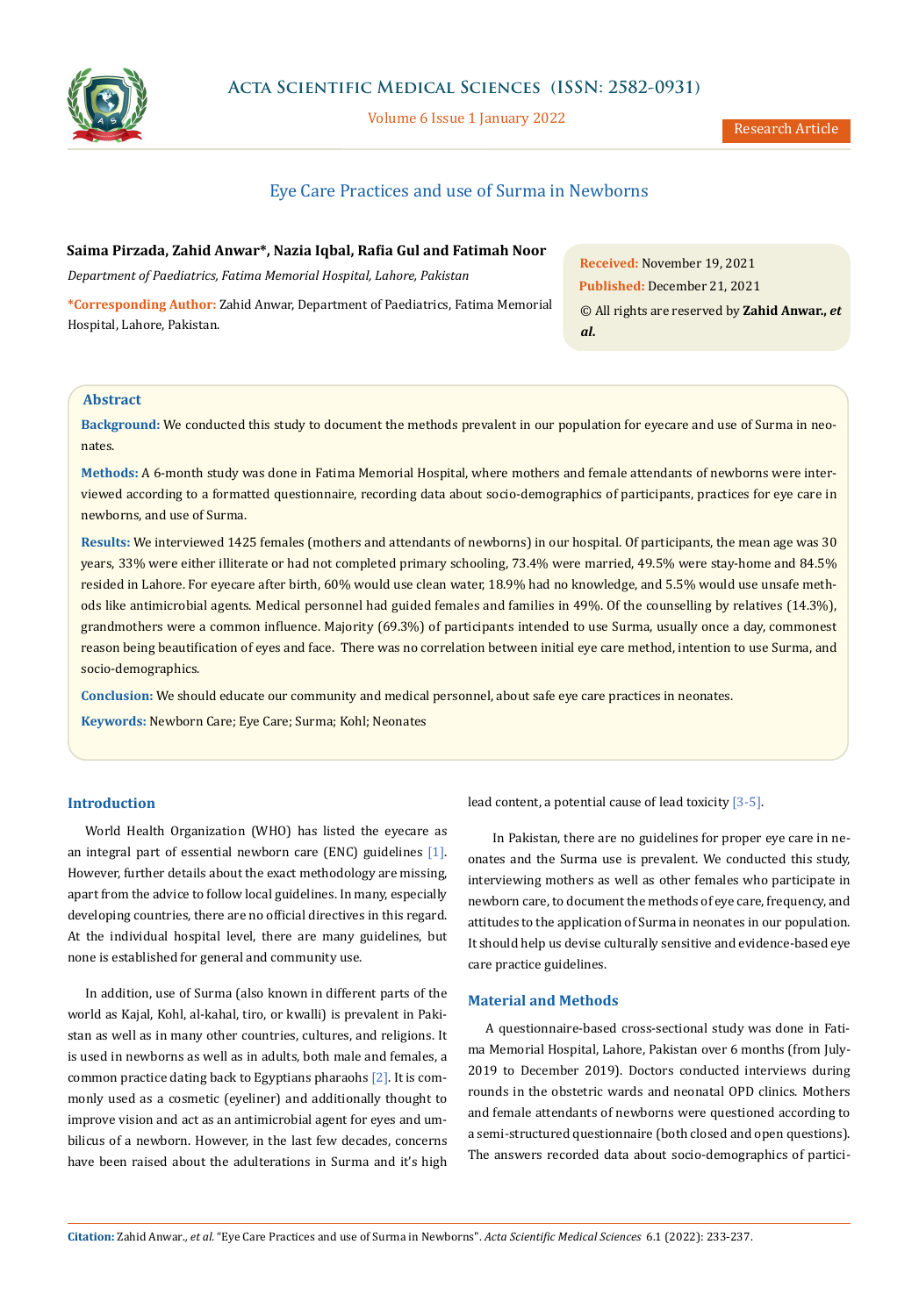pants, attitude, and practices for eye care in newborns, use of Surma and source of their knowledge.

The team leader briefed participating doctors about the questionnaire at the start, followed by periodic group meetings to review the process. SPSS 22 was used for descriptive and inferential analysis. Chi-square test was used to identify any association between socio-demographic indices and attitudes towards eye care and Surma use.

Participants were not offered any monetary support for the interview.

# **Results**

We interviewed 1425 mothers and attendants of newborn babies during the 6 months. The median age of participants was 30 years (IQR 10). The socio-demographic characteristics are shown in table 1.

| <b>Variable</b>                 | <b>Frequency</b> (n) | Percentage<br>(%) |  |  |  |  |  |  |
|---------------------------------|----------------------|-------------------|--|--|--|--|--|--|
| Age                             |                      |                   |  |  |  |  |  |  |
| 20 or less                      | 84                   | 5.9               |  |  |  |  |  |  |
| $21-30$ years                   | 674                  | 47.3              |  |  |  |  |  |  |
| 31-40 years                     | 463                  | 32.5              |  |  |  |  |  |  |
| >40 years                       | 204                  | 14.3              |  |  |  |  |  |  |
| <b>Educational Status</b>       |                      |                   |  |  |  |  |  |  |
| No formal Education             | 218                  | 15.3              |  |  |  |  |  |  |
| Up to 10 years of School        | 658                  | 46.2              |  |  |  |  |  |  |
| College or above                | 471                  | 33                |  |  |  |  |  |  |
| Doing or passed MBBS            | 78                   | 5.5               |  |  |  |  |  |  |
| <b>Marital Status</b>           |                      |                   |  |  |  |  |  |  |
| Unmarried                       | 379                  | 26.6              |  |  |  |  |  |  |
| Married but no kid              | 79                   | 5.5               |  |  |  |  |  |  |
| Married and 1 <sup>st</sup> Kid | 281                  | 19.7              |  |  |  |  |  |  |
| Married and 2 kids              | 433                  | 30.4              |  |  |  |  |  |  |
| Married and 3 or more kids      | 253                  | 17.8              |  |  |  |  |  |  |
| Residence                       |                      |                   |  |  |  |  |  |  |
| Urban                           | 1204                 | 84.5              |  |  |  |  |  |  |
| Villages                        | 221                  | 15.5              |  |  |  |  |  |  |
| Occupation                      |                      |                   |  |  |  |  |  |  |
| Housewife                       | 706                  | 49.5              |  |  |  |  |  |  |
| Jobs                            | 620                  | 43.6              |  |  |  |  |  |  |
| <b>Completing Education</b>     | 99                   | 6.9               |  |  |  |  |  |  |

**Table 1:** Socio-Demographic Characteristics.

Most of the participants had been to school or college (79.2%) and another 5.5% were doing MBBS. Almost half of the participants  $(51.2\%$  = unmarried, married with no kids and  $1<sup>st</sup>$  time mothers) had answered reflecting their observation of practices at home. Half of our participants were stay-home mothers. Common jobs in the remaining 46% of females were doctors, teachers, nurses, bank officers, workers in super-markets, beauticians, and housemaids. Most of our interviewees came from Lahore (an urban area), the second-largest city in Pakistan.

| <b>Variable</b>                                     | <b>Frequency</b> (n)     | Percentage<br>(%) |  |  |  |  |  |  |
|-----------------------------------------------------|--------------------------|-------------------|--|--|--|--|--|--|
| Total = $1425$<br>Source of Knowledge about Eyecare |                          |                   |  |  |  |  |  |  |
| Doctor                                              | 552                      | 38.7              |  |  |  |  |  |  |
| Nobody told/do not know                             | 478                      | 33.5              |  |  |  |  |  |  |
| Relatives                                           | 204                      | 14.3              |  |  |  |  |  |  |
|                                                     |                          |                   |  |  |  |  |  |  |
| Nurse or midwife                                    | 147                      | 10.3              |  |  |  |  |  |  |
| Read about it                                       | 44                       | 3.1               |  |  |  |  |  |  |
| <b>First Cleaning of Eyes</b>                       |                          |                   |  |  |  |  |  |  |
| Water and cotton or cloth                           | 855                      | 60.0              |  |  |  |  |  |  |
| Do not know                                         | 160                      | 11.2              |  |  |  |  |  |  |
| No need                                             | 110                      | 7.7               |  |  |  |  |  |  |
| Normal saline                                       | 72                       | 5.1               |  |  |  |  |  |  |
| Antibacterial drops                                 | 63                       | 4.4               |  |  |  |  |  |  |
| Rose water                                          | 59                       | 4.1               |  |  |  |  |  |  |
| Cloth or cotton only                                | 37                       | 2.6               |  |  |  |  |  |  |
| Tissue wipes                                        | 23                       | 1.6               |  |  |  |  |  |  |
| Alcohol wipes                                       | 22                       | 1.5               |  |  |  |  |  |  |
| Polyfax eye ointment                                | 16                       | 1.1               |  |  |  |  |  |  |
| Surma                                               | 8                        | 0.6               |  |  |  |  |  |  |
| Intention to Use Surma                              |                          |                   |  |  |  |  |  |  |
| Yes                                                 | 987                      | 69.3              |  |  |  |  |  |  |
| No                                                  | 404                      | 28.4              |  |  |  |  |  |  |
| Do not know                                         | 2.4<br>34                |                   |  |  |  |  |  |  |
| Number of Surma Applications                        | (Out of 987 yes answers) |                   |  |  |  |  |  |  |
| 1 time a day                                        | 534                      | 37.5              |  |  |  |  |  |  |
| 2 times a day                                       | 316                      | 22.2              |  |  |  |  |  |  |
| 3 or more times                                     | 137                      | 9.6               |  |  |  |  |  |  |
| Why use Surma (multiple<br>answers)                 | (Total 3453)             |                   |  |  |  |  |  |  |
| Beautifies eyes                                     | 1003                     | 29.0              |  |  |  |  |  |  |
| Improves vision                                     | 914                      | 26.5              |  |  |  |  |  |  |
| Makes eyes bigger in size                           | 650                      | 18.8              |  |  |  |  |  |  |
| Prevents eye ailments                               | 438                      | 12.7              |  |  |  |  |  |  |
| Keeps eye clean and safe                            | 359                      | 10.4              |  |  |  |  |  |  |
| Prevents evil-eye                                   | 89                       | 2.6               |  |  |  |  |  |  |

**Table 2:** Attitudes about Eye Care in Newborns.

234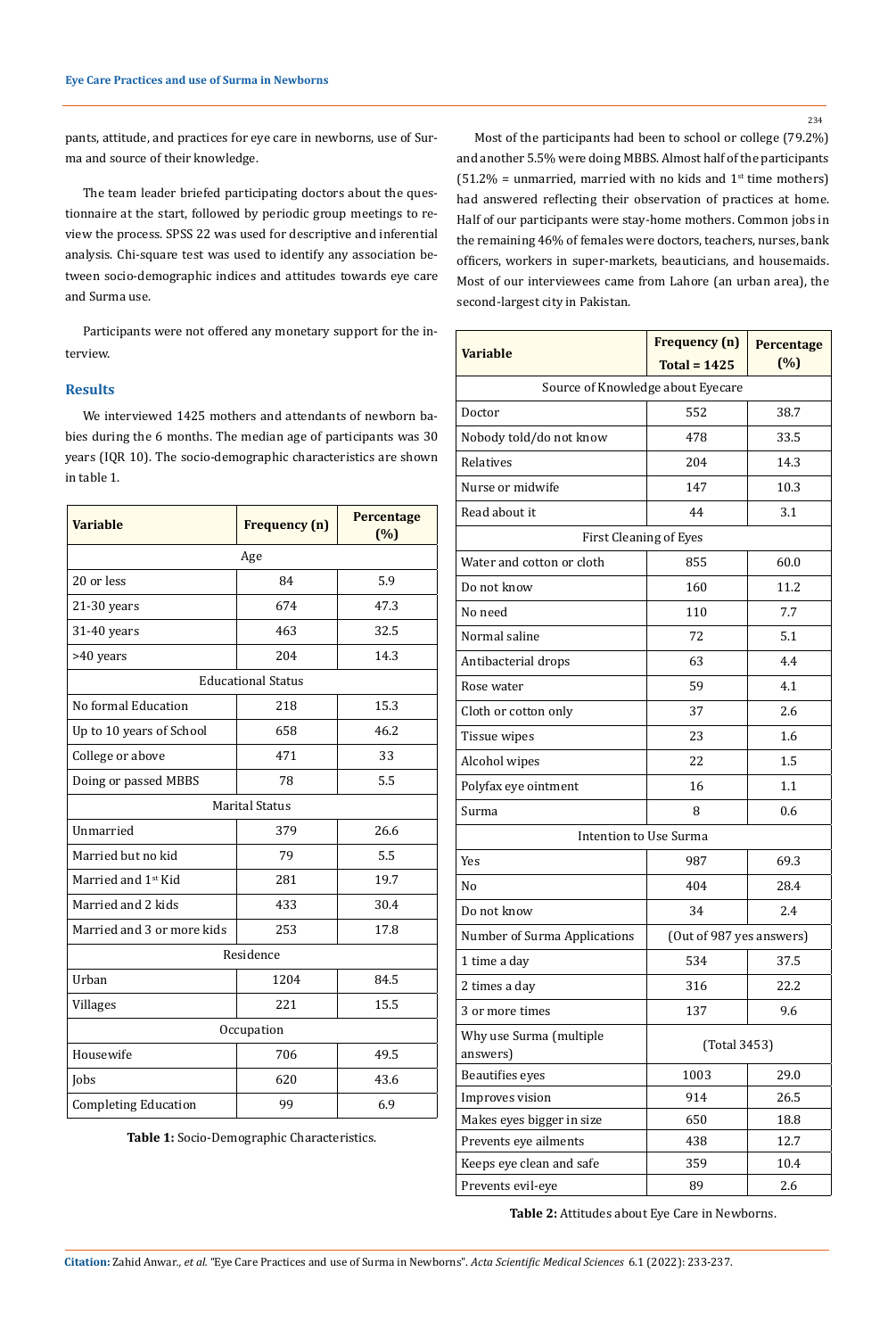Table 2 demonstrates the attitude of participants to eye care in newborns after birth. Commonest practise to clean eyes of baby after birth had been the use of water or normal saline with cloth or tissue wipes to clean eyes (60%). The second largest group (18.9%) either did not know about the appropriate method to clean eyes or thought it unimportant. However, 11.7% used unsafe materials to clean eyes such as antimicrobials (over the counter), rose water (poor quality control) and surma. Polyfax eye ointment, which was selected by 1% of females, is an antibacterial agent containing polymyxin sulphate and bacitracin zinc. Other antibiotic eye drops used contained gentamicin, tobramycin, or chloramphenicol.

Regarding eye care advice source, almost half of the females (49%) followed the advice of their family physicians or nurses (in delivery room or obstetric wards). About 33% said that nobody has counselled them regarding safe practices. Another 14.3% mentioned advices by relatives, of which, grandmothers especially maternal grandmothers were a common influence.

Two third of our participants intended to use or were using Surma, usually once a day, as shown in Table 2. The three most frequent causes for use of Surma had been the beautification of eyes and face, its ability to improve vision, and its role in making eyes bigger in size. These women thought surma to be safe and did not mention any side-effects. However, of the 30.8% participants, who do not apply surma, they were either unsure about its role or were afraid to apply anything to neonate's eyes.

None of the females knew about the source of Surma, and all of them had acquired it from commercially available over the counter preparations. A few had bought kohl stone, ground it at home and mixed with vegetable oil. Kohl stone was often purchased from Makkah or Medina during Islamic pilgrimages by family members.

We calculated p-value for associations between the method of initial eye care (dividing into safe, unsafe or do not know categories) and surma use with age, address, marital status, parity, education, occupation, and personnel who taught them (Table 3). We did not find any significant correlation.

| <b>Parameters</b>                         | <b>How to Clean Eyes after Birth</b> |             | <b>P-Value</b> | <b>Surma Use</b> |                | P-Value        |            |      |  |  |
|-------------------------------------------|--------------------------------------|-------------|----------------|------------------|----------------|----------------|------------|------|--|--|
|                                           | Do not know                          | <b>Safe</b> | <b>Unsafe</b>  |                  | Do not know    | N <sub>0</sub> | <b>Yes</b> |      |  |  |
| Maternal Age                              |                                      |             |                |                  |                |                |            |      |  |  |
| 20 or less                                | 24                                   | 47          | 13             | 0.25             | $\overline{2}$ | 37             | 45         | 0.14 |  |  |
| $21-30$ years                             | 124                                  | 456         | 94             |                  | 19             | 192            | 463        |      |  |  |
| 31-40 years                               | 80                                   | 309         | 74             |                  | 10             | 114            | 339        |      |  |  |
| >40 years                                 | 42                                   | 138         | 24             |                  | 3              | 61             | 140        |      |  |  |
| Maternal Education                        |                                      |             |                |                  |                |                |            |      |  |  |
| >5 years of education                     | 157                                  | 516         | 110            | 0.49             | 21             | 240            | 522        | 0.06 |  |  |
| Illiterate or <5 years of school          | 113                                  | 434         | 95             |                  | 13             | 164            | 465        |      |  |  |
| Maternal Profession                       |                                      |             |                |                  |                |                |            |      |  |  |
| Housewife                                 | 149                                  | 462         | 95             | 0.10             | 17             | 197            | 492        | 0.93 |  |  |
| Working women                             | 121                                  | 488         | 110            |                  | 17             | 207            | 495        |      |  |  |
| Marital Status and number of kids         |                                      |             |                |                  |                |                |            |      |  |  |
| Married with 2 <sup>nd</sup> or more kids | 130                                  | 457         | 99             | 0.99             | 18             | 192            | 476        | 0.82 |  |  |
| Unmarried, married but no kid             | 140                                  | 493         | 106            |                  | 16             | 212            | 511        |      |  |  |
| and 1 <sup>st</sup> kid                   |                                      |             |                |                  |                |                |            |      |  |  |
| Address                                   |                                      |             |                |                  |                |                |            |      |  |  |
| Urban                                     | 224                                  | 805         | 175            | 0.72             | 32             | 347            | 825        | 0.16 |  |  |
| Villages                                  | 46                                   | 145         | 30             |                  | $\overline{2}$ | 57             | 162        |      |  |  |
| Who had told                              |                                      |             |                |                  |                |                |            |      |  |  |
| Medical person                            | 120                                  | 482         | 97             | 0.28             | 13             | 216            | 470        | 0.14 |  |  |
| Nobody/don't know                         | 98                                   | 314         | 66             |                  | 16             | 125            | 337        |      |  |  |
| Relatives and other                       | 52                                   | 154         | 42             |                  | 5              | 63             | 180        |      |  |  |

**Table 3:** Correlations.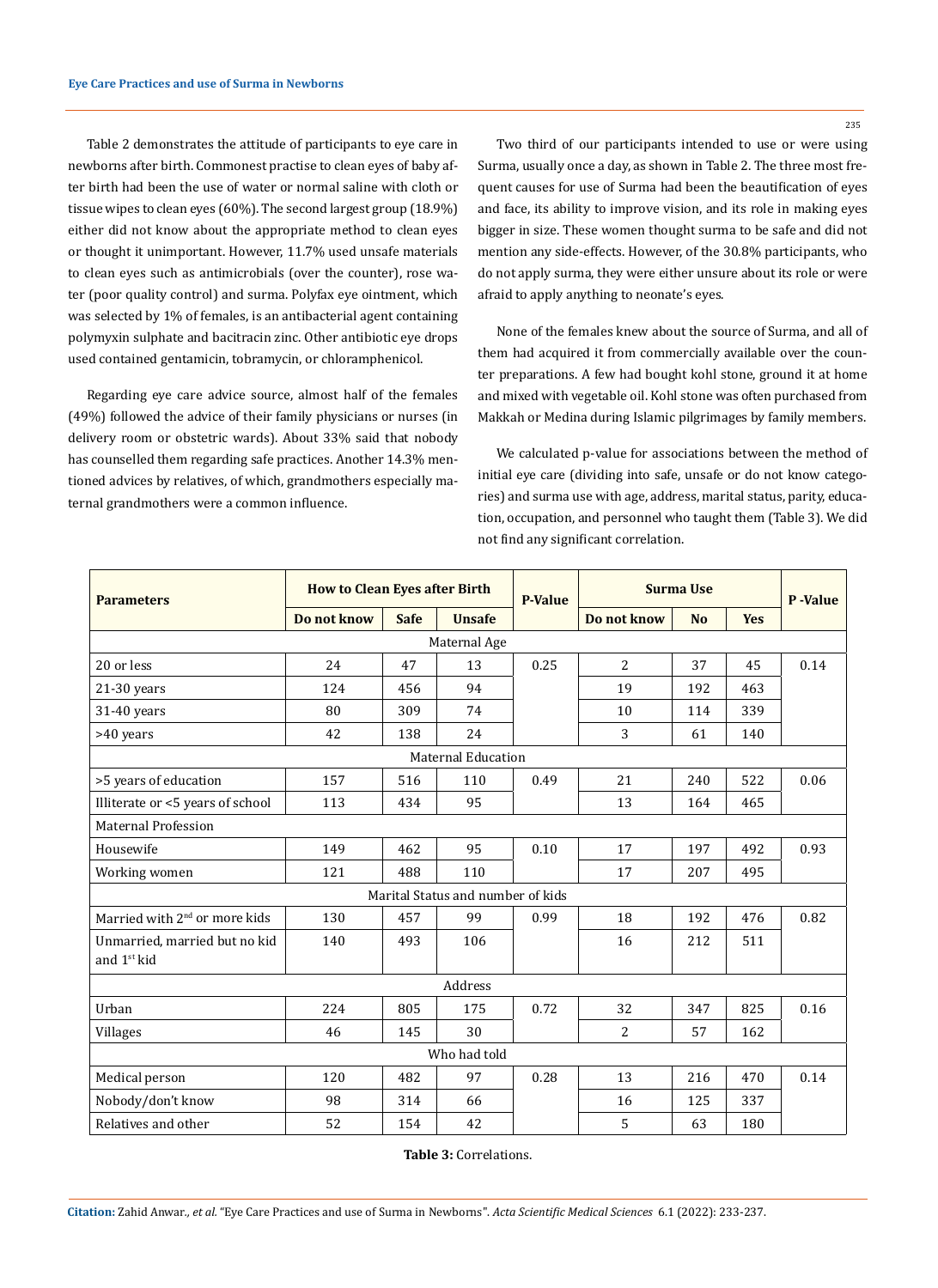#### **Discussion**

Eyecare immediately after birth is important but lacks literature about methods. Our study, to the best of the author's knowledge, is the only study from Pakistan that documents eye care practices and surma use in different socio-demographic sub-groups.

Another study from Pakistan showed a higher percentage (84%) would use water to clean eyes as compared to 70% (water, normal saline) in our study  $[6]$ . In our hospital, we recommend initial eyecare with clean water only.

We are especially concerned by the high incidence of over-thecounter use of different antimicrobial eye ointments or drops, in our study. Interestingly the antibiotic drops, or ointments were prescribed for one previous baby in the family, and it is being used for every baby. Use of these agents means the failure of proper counselling or guidance in an urban tertiary care centre. The parents and families should be discouraged strongly against the indiscriminate use of antibiotics.

The intention to use Surma by many participants is in line with established cultural traditions in Pakistan. However, Surma use in babies and females is prevalent in other countries as well, such as Saudi Arabia, the United Arab Emirates, other Arabic speaking countries, India, Bangladesh, Afghanistan, and some African countries.

Widespread use of surma, irrespective of age, marital status, parity, education, urban population, and occupation of participants, is likely based on cultural, religious, and family traditions. It has been propagated further, by close relatives, especially grandmothers. Such influence by close relatives is a fact, documented in other studies as well  $[7,8]$ . It underlies the need to counsel as many family members as possible, whenever there is an opportunity, regarding safe newborn care practices.

The lack of correlation of different sub-groups with eye care and surma use practices is important. It shows widespread and uniform culture and attitude across the population. Interestingly, during the discussions in the briefing sessions, many of the participating doctors were not aware of the origin, contents, or safety of available Surma products.

Original or traditional Surma contained antimony sulphide as an active ingredient, which has proven antimicrobial properties. However current surma products that are available in markets contain lead sulphide (ground galena stone) usually mixed with charcoal or vegetable ashes or oils  $[3,5,9]$ . Multiple studies across the world have shown a wide disparity in lead content of the surma products, reporting as high as 85.5% in some instances [4,10]. Lead in the surma, likely does not enter system via eyes or conjunctiva, but from contamination of hands of an infant which are then taken to mouth. Over time, it leads to lead accumulation and development of chronic lead poisoning, presenting as lead line at gum margins, chronic anemia, headaches, constipation, sweating, irritability, colic, poor growth, abnormal IQ, and in severe cases, seizures, and death. The same has been shown to happen with maternal surma linking prolonged use with high lead levels in serum as well as in nails and cord blood in pregnant women [6,11,12]. All the studies, including ours, highlight the importance of public awareness for dangers of lead poisoning in relation to surma use.

Counselling for the use of clean water for initial eye care and discouraging other practices is straight forward. But establishing guidelines for surma use is complicated, since it is widespread, with roots in tradition, culture, and religion. One may argue for its occasional use. But it would need another study to check that if an occasional application (e.g., Once daily) of current surma products can cause lead toxicity or not.

#### **Conclusions**

The general population, especially medical practitioners, mothers, and grandmothers should be counselled about safe eye care practices.

# **Acknowledgements**

None.

# **Bibliography**

- 1. [World Health Organization, Department of Maternal N Child](http://www.ncbi.nlm.nih.gov/books/NBK190086/)  [and Adolescent Health. "WHO recommendations on postnatal](http://www.ncbi.nlm.nih.gov/books/NBK190086/)  [care of the mother and newborn" \(2013\).](http://www.ncbi.nlm.nih.gov/books/NBK190086/)
- 2. [Nutrition C for FS and A. "Kohl, Kajal, Al-Kahal, Surma, Tiro,](https://www.fda.gov/cosmetics/cosmetic-products/kohl-kajal-al-kahal-surma-tiro-tozali-or-kwalli-any-name-beware-lead-poisoning)  [Tozali, or Kwalli: By Any Name, Beware of Lead Poisoning".](https://www.fda.gov/cosmetics/cosmetic-products/kohl-kajal-al-kahal-surma-tiro-tozali-or-kwalli-any-name-beware-lead-poisoning)  [FDA \(2020\).](https://www.fda.gov/cosmetics/cosmetic-products/kohl-kajal-al-kahal-surma-tiro-tozali-or-kwalli-any-name-beware-lead-poisoning)
- 3. Hardy AD., *et al*[. "A study of the composition of some eye cos](https://www.researchgate.net/publication/11363057_A_study_of_the_composition_of_some_eye_cosmetics_kohls_used_in_the_United_Arab_Emirates)[metics \(kohls\) used in the United Arab Emirates".](https://www.researchgate.net/publication/11363057_A_study_of_the_composition_of_some_eye_cosmetics_kohls_used_in_the_United_Arab_Emirates) *Journal of [Ethnopharmacology](https://www.researchgate.net/publication/11363057_A_study_of_the_composition_of_some_eye_cosmetics_kohls_used_in_the_United_Arab_Emirates)* 80.2 (2002): 137-145.
- 4. Filella M., *et al*[. "Kohl containing lead \(and other toxic ele](https://www.sciencedirect.com/science/article/pii/S001393512030551X)[ments\) is widely available in Europe".](https://www.sciencedirect.com/science/article/pii/S001393512030551X) *Environmental Research* [187 \(2020\): 109658.](https://www.sciencedirect.com/science/article/pii/S001393512030551X)
- 5. [McMichael JR and Stoff BK. "Surma eye cosmetic in Afghani](https://pubmed.ncbi.nlm.nih.gov/29224187/)[stan: a potential source of lead toxicity in children".](https://pubmed.ncbi.nlm.nih.gov/29224187/) *European [Journal of Pediatrics](https://pubmed.ncbi.nlm.nih.gov/29224187/)* 177.2 (2019): 265-268.

236